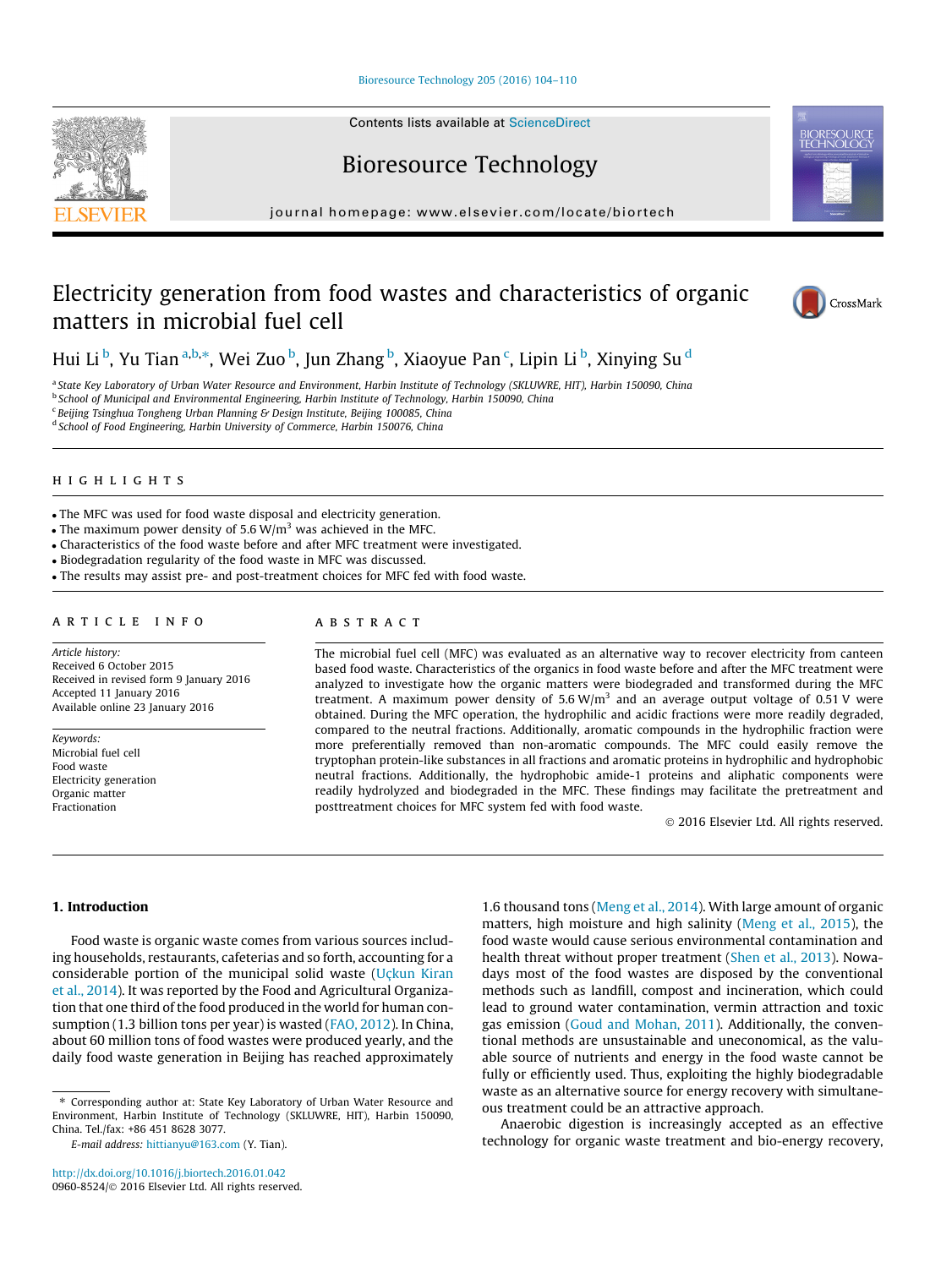and it has been considered as an attractive and sustainable approach to viably overcome the current global energy crisis (Huang et al., 2015). The food waste is inexhaustible resource with high energy potential and good biodegradability, and significant energy recovery could be achieved during the anaerobic digestion (Grimberg et al., 2015). As a promising anaerobic waste treatment device, the microbial fuel cell (MFC) can use microorganisms as catalyst to recover electricity from diverse organic wastes including domestic wastewater (Ahn et al., 2014), industrial wastewater (Feng et al., 2015) and excess sludge (Jiang et al., 2009). The MFC could efficiently achieve safe, clean and direct electricity production and simultaneous organic matter removal. Therefore, employing food waste as a substrate in MFC for electricity generation could be a promising approach for food waste treatment and energy recovery. Recently, some researches on the MFC which directly employ the food waste as substrate have been reported (Jia et al., 2013; Moqsud et al., 2014), however, how were the organic matters of the food waste chemically converted during the MFC treatment has not been explored.

The organic matters are the major constituents of food wastes and mainly consist of various high molecular-weight polymers such as carbohydrate, cellulose, protein, and lipid. In the MFC fed with food waste, the organic matters are the energy sources of the electricigens for the electricity production and the characteristics of the organic matters significantly affect the electricity generation efficiency. Additionally, hydrolysis of the organic matters is commonly known as the rate limiting step for electricity generation (Ma et al., 2014). In order to accelerate hydrolysis of the substrate for more efficient electricity recovery, pretreatment processes were often required, such as sonication (More and Ghangrekar, 2010) and microwave-pretreatment (Yusoff et al., 2013). Additionally, to minimize the environmental pollution of the food waste, post-treatment process may be needed for the food waste after the MFC treatment. For appropriate selection of pretreatment and post-treatment method, it is necessary to research the characteristics and the biodegradation regularity of the organic matters in the food waste during the MFC treatment.

In this study, the food wastes collected from canteen were exploited as anodic fuel for direct energy generation in a singlechamber MFC. The electrochemical performance of the MFC was studied. Additionally, the food waste organics before and after the treatment were fractionated into five different fractions by XAD resins, and the properties of the organic fractions were investigated. This research aims at revealing the transformation characteristics of the organic matters in the food waste during the MFC treatment and determined which fraction of the organic matters in the food waste could be preferentially degraded. Such knowledge might assist in the understanding of the compositions and chemical properties of organic matter in food waste and the biodegradation regularity of the organics during MFC treatment, and, in turn, may facilitate the pretreatment and post-treatment choices for MFC system fed with food waste.

#### 2. Methods

#### 2.1. Food wastes

The food waste used as the substrate in the MFC was collected from the student canteen at Harbin Institute of Technology, Harbin, China. The food waste mainly comprises boiled rice, vegetables, fruit, cooked meat, bones, as well as plastics. In order to supply a suitable substrate for the MFC, the bones and plastics in the food waste were first removed, and then the left food waste was pulverised in an electrical pulverizer (JYL-C051, Joyoung, China) for two minutes. Avoiding the clogging problem, the pulverised food waste was filtered through a stainless steel mesh with an average pore diameter of 2 mm to remove the coarse material. The oil in the food waste was separated by gravity. The COD of the pretreated food waste was 71,000–90,000 mg/L. Before fed into the MFC, the food waste was diluted to a COD concentration of  $2700 \pm 20$  mg/ L. Finally, the pH of the diluted food waste was adjusted to 7 by NaOH solution (1 M).

### 2.2. MFC configuration and operation

A single-chamber air cathode MFC with a working volume of 120 ml was constructed using ''Perspex" as previous description (Sevda et al., 2013). The spacing between the anode and cathode placed on opposite sides was 4 cm. The anode was made of carbon cloth without any pretreatment. The carbon cloth based cathode containing 10% platinum and three diffusion layers was prepared according to the method reported previously (Cheng et al., 2006). Before making the diffusion layers, a carbon base layer was prepared by applying a mixture of carbon powder and 30 wt% PTFE solution onto one side of the carbon cloth, air-drying at room temperature for 2 h, followed by heating at 370  $\degree$ C for 30 min. Additional diffusion layers were made by brushing a PTFE solution (60 wt%) onto the coating side, followed again by drying at room temperature and heating at  $370^{\circ}$ C for 10 min. Diffusion layers were applied for 3 times.  $10\%$  Pt/C catalyst (0.5 mg Pt/cm<sup>2</sup>) was then applied to the other side (water-facing side) of the carbon cloth using Nafion as a binder.

The MFC was inoculated with anaerobic sludge from the laboratory-scale anaerobic reactor and the prepared food waste was directly used as the substrate. The external resistance connected across the anode and cathode was 1000  $\Omega$ . The MFC was repeatedly filled with the inoculant and substrate until the constant output voltage was obtained. After about one month's inoculation, the MFC achieved stable performance, and the MFC was changed to using food waste as substrate without anaerobic sludge. The MFC fed with food waste was operated in batch mode at room temperature and was refilled when the output voltage decreased to lower than 100 mV, which formed an operation cycle.

#### 2.3. Fractionation procedure

The food waste was fractionated into five fractions namely hydrophilic (HPI), hydrophobic acid (HPO-A), hydrophobic neutral (HPO-N), transphilic acid (TPI-A) and transphilic neutral (TPI-N) fractions using XAD-8/XAD-4 resins according to the reported method (Chow et al., 2006). Briefly, 2 L of the food waste sample was acidified to pH 2 using HCl and passed through the XAD-8 and XAD-4 resin columns in series. HPI was the organic matter not retained on either resin and existed in the XAD-4 effluent. The XAD-8 and XAD-4 resin columns were backward eluted using 200 ml NaOH (0.1 mol/L) and 50 ml Milli-Q water, and the eluate were HPO-A and TPI-A fractions, respectively. After eluation by the NaOH and Milli-Q water, the HPO-N and TPI-N still adsorbed on the XAD-8 and XAD-4, respectively. And the HPO-N and TPI-N were respectively desorbed by 75% acetonitrile +25% Milli-Q water solution from the XAD-8 and XAD-4. Finally, the acetonitrile existed in the HPO-N and TPI-N samples was removed using rotary evaporation.

#### 2.4. Analysis

The output voltage across the external resistance was monitored every 1 min using a paperless recorder (VX5100R/C2/U, Hangzhou, China). The polarization and power density curves were measured by varying the external resistance from 5000 to 50  $\Omega$ . Power (W) was calculated according to the formula  $P = U \times I$ .